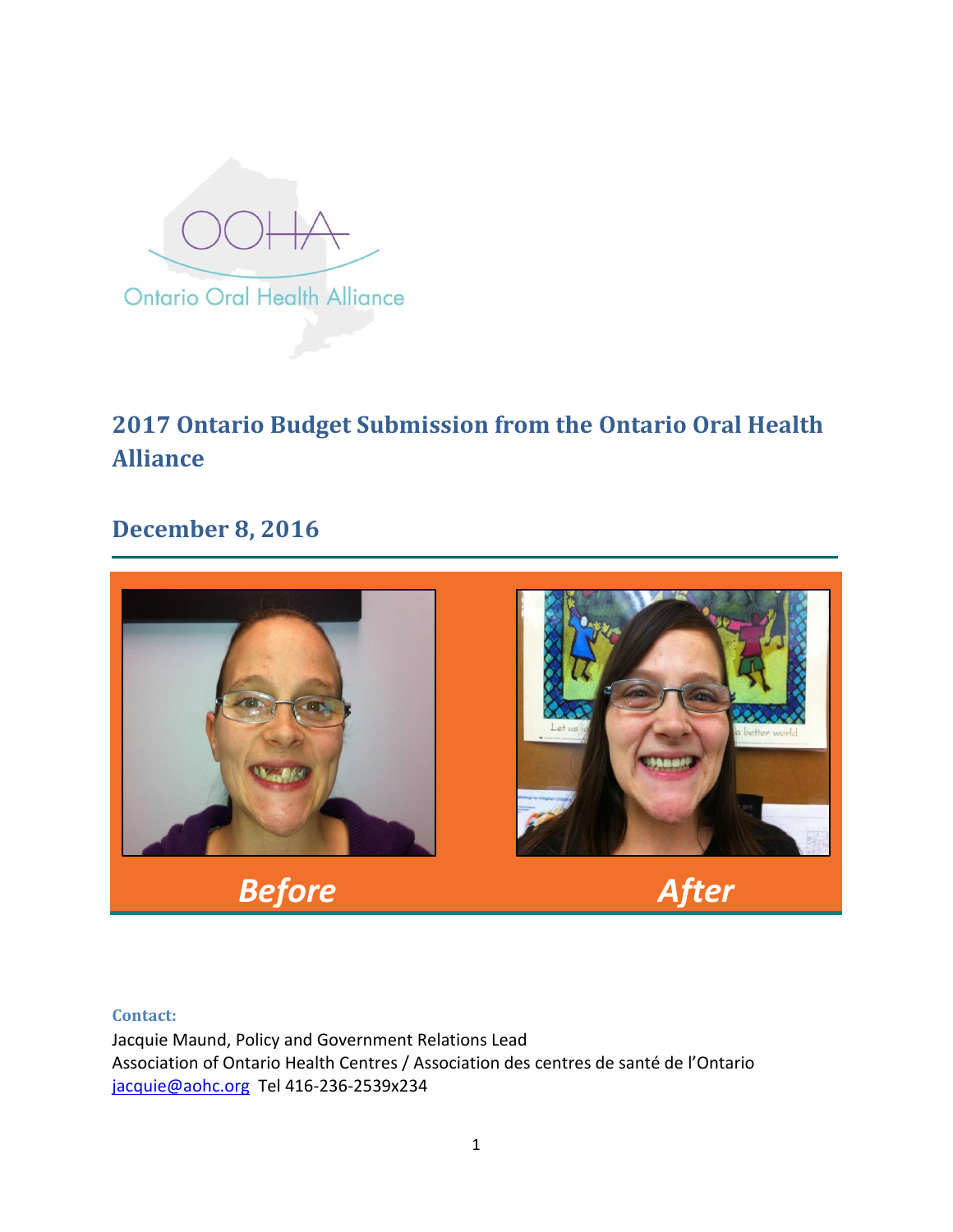## **Affordable dental care: A gaping hole in Ontario's health care system**

*Chantal was a single mother in Kingston looking for work in the food service sector but couldn't get a job because she was missing two of her front teeth. She had inherited a gum disease that led to tooth loss, but could not afford the expensive dental treatment needed to fix her teeth and restore her ability to smile.* 

*Mike had just started a new job in Toronto when he was diagnosed with cancer and had to quit. He had no health benefits and few savings. In addition to struggling with cancer, he had dental problems and one night, in desperate pain, he sterilized a sewing needle and pierced the abscess on his gum to get some relief. He couldn't afford to see a dentist.*

Chantal and Mike know first-hand how important it is to have access to oral health care. Teeth and gums are part of our body but OHIP does not cover the cost of care. Oral health is an essential part of overall health and wellbeing. Cavities, tooth decay and gum disease can case infection, pain and chewing problems that contribute to poor nutrition. Research shows there is a link between poor oral health and diabetes, cardio-vascular and respiratory diseases. Poor oral health also affects our self- esteem, and ability to get and maintain a job.

The 107 members of the Association of Ontario Health Centres have a special mandate to serve vulnerable people who face barriers accessing health care. As such our members serve many people like Chantal and Mike who cannot afford dental care and we see the impact on their health. Twenty two Community Health Centres and Aboriginal Health Access Centres do have dental suites, so we also see the benefits when people can access oral health care.

This experience led us to be active members of the Ontario Oral Health Alliance, a network of public health professionals, community health workers and local oral health coalitions from communities across the province with a shared vision of a health system which includes primary care for the entire body including the mouth.

This budget submission to the Standing Committee on Finance and Economic Affairs will review how lack of access to oral health care is costing our health care system, and recommend an investment of \$10 million in the 2017 Ontario budget to support the first phase of a public program to meet the needs of low income adults and seniors in Ontario.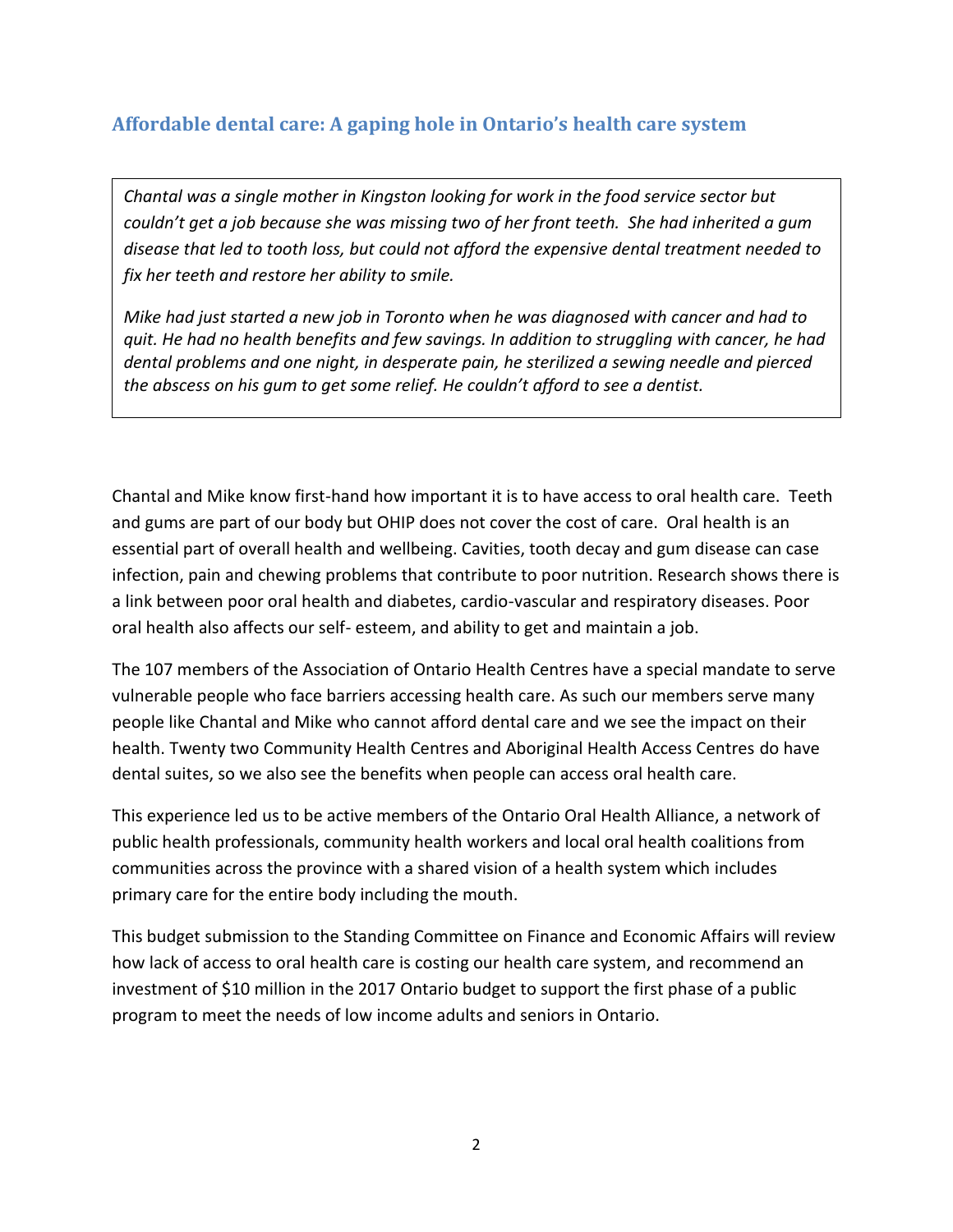## **The current provincial situation: gaps in care**

Ontario has a very limited patchwork of public dental programs. According to Public Health Ontario, government spending on oral health services represents only 1.3 per cent of all oral health spending in the province — the lowest in Canada.

Public dental programs include: "Healthy Smiles Ontario" for low income children and youth under 18, basic dental services for people receiving Ontario Disability Support Program (ODSP), and emergency dental care for people who qualify for Ontario Works (OW) — though it's at the discretion of the municipality where they live. Emergency dental care typically means pulling out the offending tooth.

These programs are delivered in public dental clinics at Public Health Units, Community Health Centres and Aboriginal Health Access Centres, and in a number of private dental clinics.

There are no public programs for low income adults and seniors, or for low income kids where family income is just above the cut-off. The high cost of private dentistry, the lack of public oral health programs, and the limitations of employer dental benefits means that many people do not visit a dentist. In Ontario it is estimated that 2-3 million people have not seen a dentist in the past year, mainly due to cost (College of Dental Hygienists of Ontario, 2014).

The most vulnerable people have the highest rate of tooth decay, pain and gum disease: low wage workers and their children, new Canadians, Indigenous people and the elderly. The vast majority of oral health care is delivered by private dentists, but the private sector model is not a good model to provide care to these vulnerable groups according to a recent report by the Canadian Academy of Sciences. Research shows that low income people prefer to be treated in public dental clinics where they are welcomed and valued, and that many private dentists are frustrated because people on public programs cannot pay and often miss appointments (Quinonez et al, 2010 and Bedos et al, 2013).

When the Ontario government first introduced the Healthy Smiles Ontario program in 2010 the Province made an investment in public dental clinics in a number of Community Health Centres as part of its commitment to poverty reduction and in recognition of the importance of access to oral health care. A modest investment in these clinics could further increase access to much needed primary mouth care for the most vulnerable residents of Ontario.

## **Lack of access: the cost to the health care system**

Many of the 2-3 million people who cannot afford dental care in Ontario turn in desperation to hospital emergency rooms and doctors' offices when problems flare up.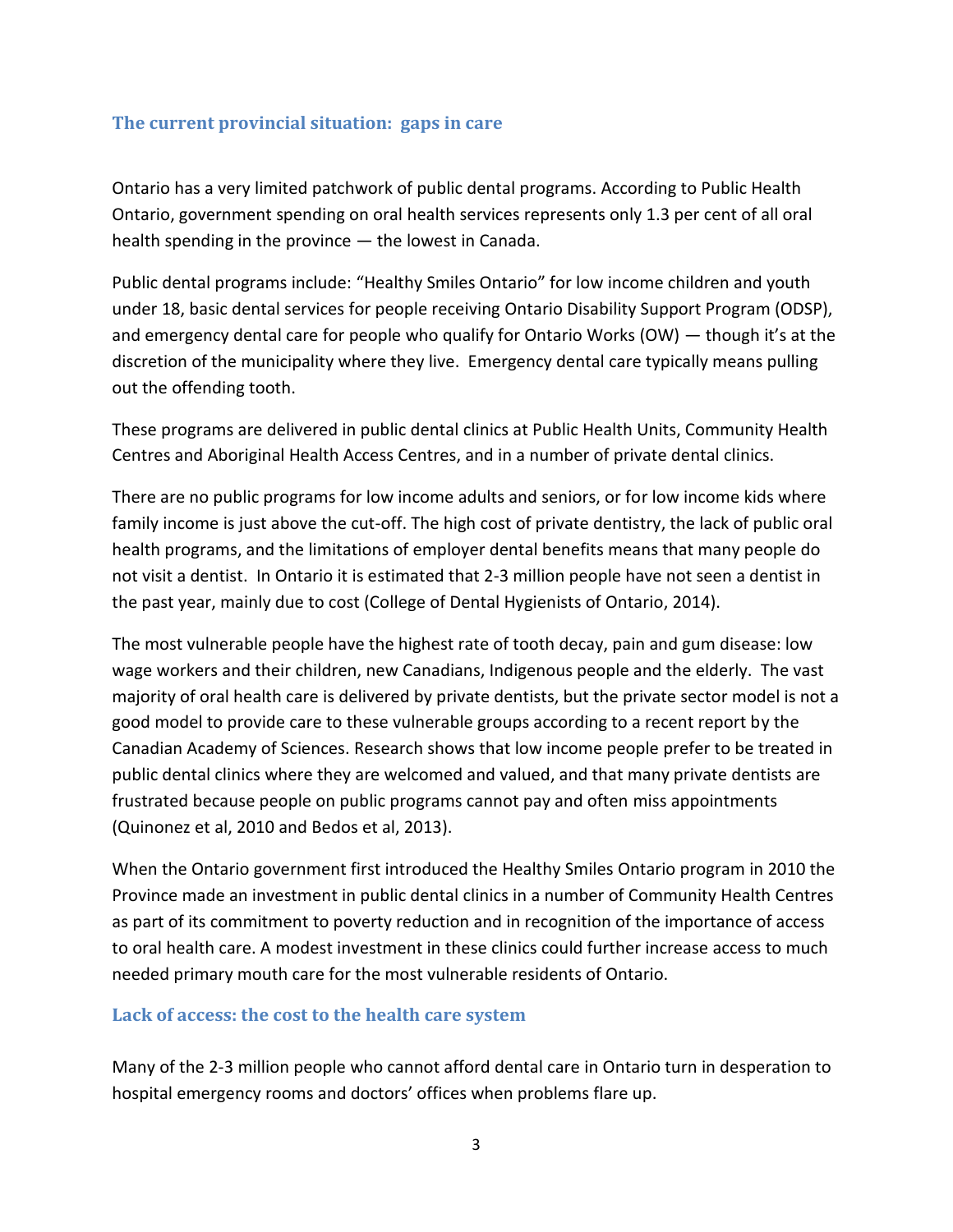In 2014, there were 61,000 visits to hospital emergency rooms across Ontario by people with dental problems (Association of Ontario Health Centres using data from Ministry of Health & Long Term Care IntelliHEALTH ONTARIO). But they could not receive treatment there, only painkillers. This means that approximately every nine minutes someone in Ontario shows up in a hospital emergency room with a dental problem. The main reasons are that they have no insurance and cannot afford to pay for treatment (Ramraj et al, 2013).

Similarly there were approximately 218,000 visits to physician offices for dental problems in one year, but doctors could not provide treatment (Association of Ontario Health Centres using data from Ministry of Health & Long Term Care IntelliHEALTH ONTARIO).

The estimated cost to the Ontario's health care system for these visits is at least \$37 million annually, with no treatment provided for the problem (Association of Ontario Health Centres). Taxpayers spend approximately \$37 million each year to have physicians acknowledge that patients have dental disease which they cannot treat.

## **Recommendations for 2017 Ontario Budget**

In 2014 the Ontario government committed to extend public dental programs to low income adults by 2025. But we do not see any progress on this promise. Lack of access to oral health care is an urgent situation where people in pain cannot wait nine more years for treatment.

The MOHLTC has committed to reduce avoidable visits to hospital Emergency Rooms (ER) as part of a move to contain health care costs and ensure "the right care at the right time in the right place". Health Links have been set up in many parts of the province to ensure that high users of the health system are not going to ER when they could be more appropriately treated in the community.

Some health care system players are taking proactive steps by making upstream investments now that tackle both these issues. One Local Health Integration Network (LHIN) is supporting five local CHCs with dental suites to provide dental care to low income adults and seniors. Analysis of services provided at one of these CHCs, Gateway CHC in Tweed, shows a return on investment of 234%. For every \$1 invested by the LHIN in 2015/16 there was a saving of \$2.34 to the health care system by diverting people from ER and providing a more cost efficient service through salaried providers than the fee –for- service private dentistry model.

We need to extend this model and make better use of public dental infrastructure by opening up access to low income adults and seniors.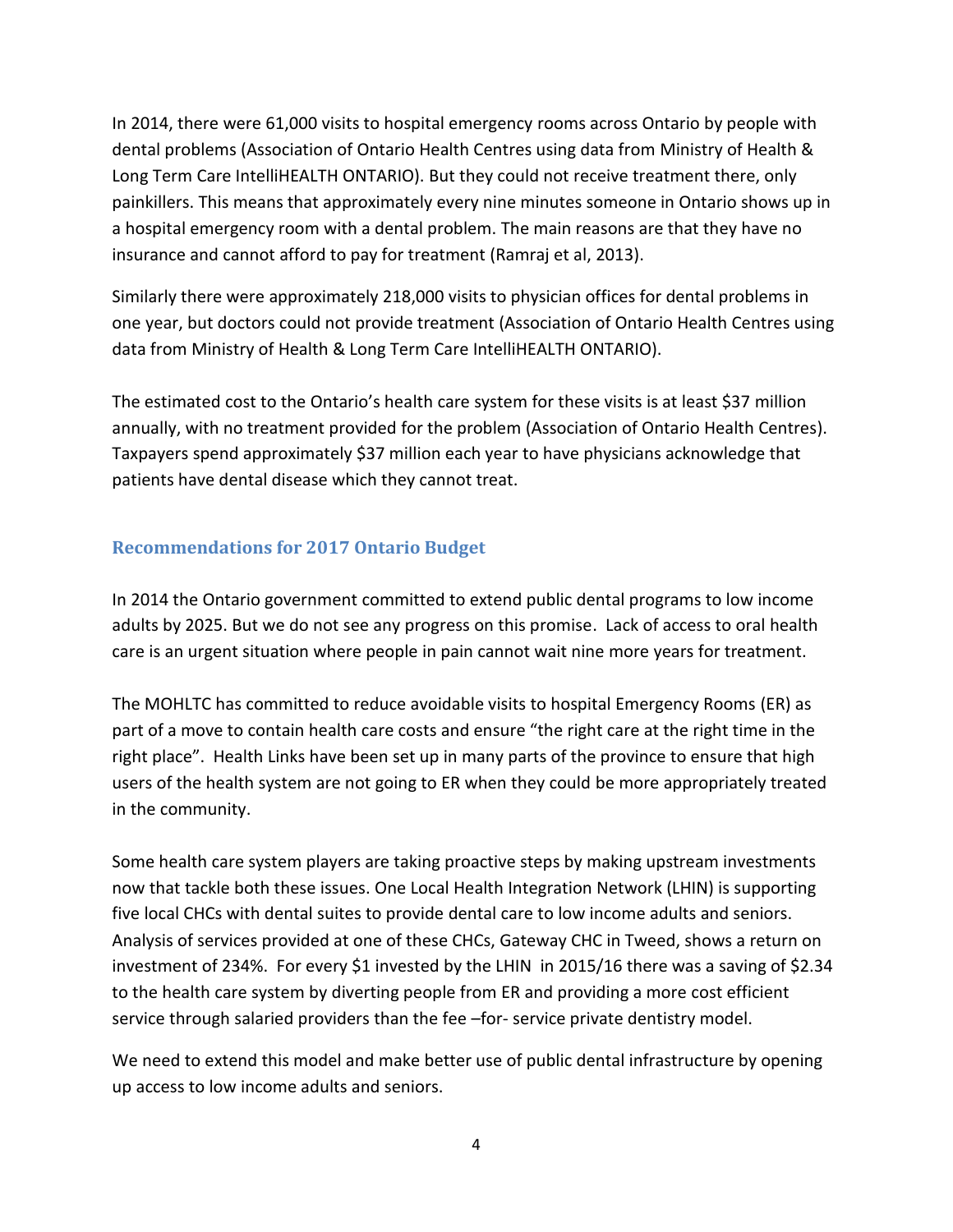The Ontario Oral Health Alliance recommends:

- $\triangleright$  The 2017 Ontario budget invest \$10 million to support the first phase of a public program to provide oral health care to low income adults and seniors in the province;
- $\triangleright$  This funding should be flowed to maximize use of existing public investments in dental clinic infrastructure in Community Health Centres (CHCs), Aboriginal Health Access Centres (AHACs) and Public Health Units so that they could extend their services to low income adults and seniors;
- $\triangleright$  CHCs and AHACs are already providing primary health care and support services to vulnerable people, so it makes sense to include oral health services for low income adults as part of their circle of care.
- $\triangleright$  This would be first phase of a broader program to ensure access to public oral health services for all low income adults and seniors in Ontario by 2025.

\*\*\*\*\*\*\*\*\* \*\*\*\*\*\*\*\*\*\*\* \*\*\*\*\*\*\*\*\*\*

References:

Public Health Ontario. *Report on Access to Dental Care and Oral Health Inequalities in Ontario*, by Laleh Sadeghi, Heather Manson, and Carlos R. Quiñonez. 2012

College of Dental Hygienists of Ontario, *Review of Oral Health Services in Ontario*, 2014. Prepared by Optimus/SBR. <http://www.cdho.org/otherdocuments/OHSReview.pdf>

Canadian Academy of Health Sciences. *Improving Access to Oral Health Care for Vulnerable People Living in Canada.* 2014 [http://cahs-acss.ca/improving-access-to-oral-health-care-for](http://cahs-acss.ca/improving-access-to-oral-health-care-for-vulnerable-people-living-in-canada/)[vulnerable-people-living-in-canada/](http://cahs-acss.ca/improving-access-to-oral-health-care-for-vulnerable-people-living-in-canada/)

[Quiñonez C,](https://www.ncbi.nlm.nih.gov/pubmed/?term=Qui%C3%B1onez%20C%5BAuthor%5D&cauthor=true&cauthor_uid=20447197) [Figueiredo R,](https://www.ncbi.nlm.nih.gov/pubmed/?term=Figueiredo%20R%5BAuthor%5D&cauthor=true&cauthor_uid=20447197) [Azarpazhooh A,](https://www.ncbi.nlm.nih.gov/pubmed/?term=Azarpazhooh%20A%5BAuthor%5D&cauthor=true&cauthor_uid=20447197) [Locker D.](https://www.ncbi.nlm.nih.gov/pubmed/?term=Locker%20D%5BAuthor%5D&cauthor=true&cauthor_uid=20447197) *Public preferences for seeking publicly financed dental care and professional preferences for structuring it*. Community Dental Oral Epidemiology. 2010 Apr;38(2):152-8.

[Bedos C,](https://www.ncbi.nlm.nih.gov/pubmed/?term=Bedos%20C%5BAuthor%5D&cauthor=true&cauthor_uid=24192504) [Loignon C,](https://www.ncbi.nlm.nih.gov/pubmed/?term=Loignon%20C%5BAuthor%5D&cauthor=true&cauthor_uid=24192504) [Landry A,](https://www.ncbi.nlm.nih.gov/pubmed/?term=Landry%20A%5BAuthor%5D&cauthor=true&cauthor_uid=24192504) [Allison PJ,](https://www.ncbi.nlm.nih.gov/pubmed/?term=Allison%20PJ%5BAuthor%5D&cauthor=true&cauthor_uid=24192504) [Richard L.](https://www.ncbi.nlm.nih.gov/pubmed/?term=Richard%20L%5BAuthor%5D&cauthor=true&cauthor_uid=24192504) *How health professionals perceive and experience treating people on social assistance: a qualitative study among dentists in Montreal, Canada.* [BMC Health Serv Res.](https://www.ncbi.nlm.nih.gov/pubmed/24192504) 2013 Nov 5;13:464.